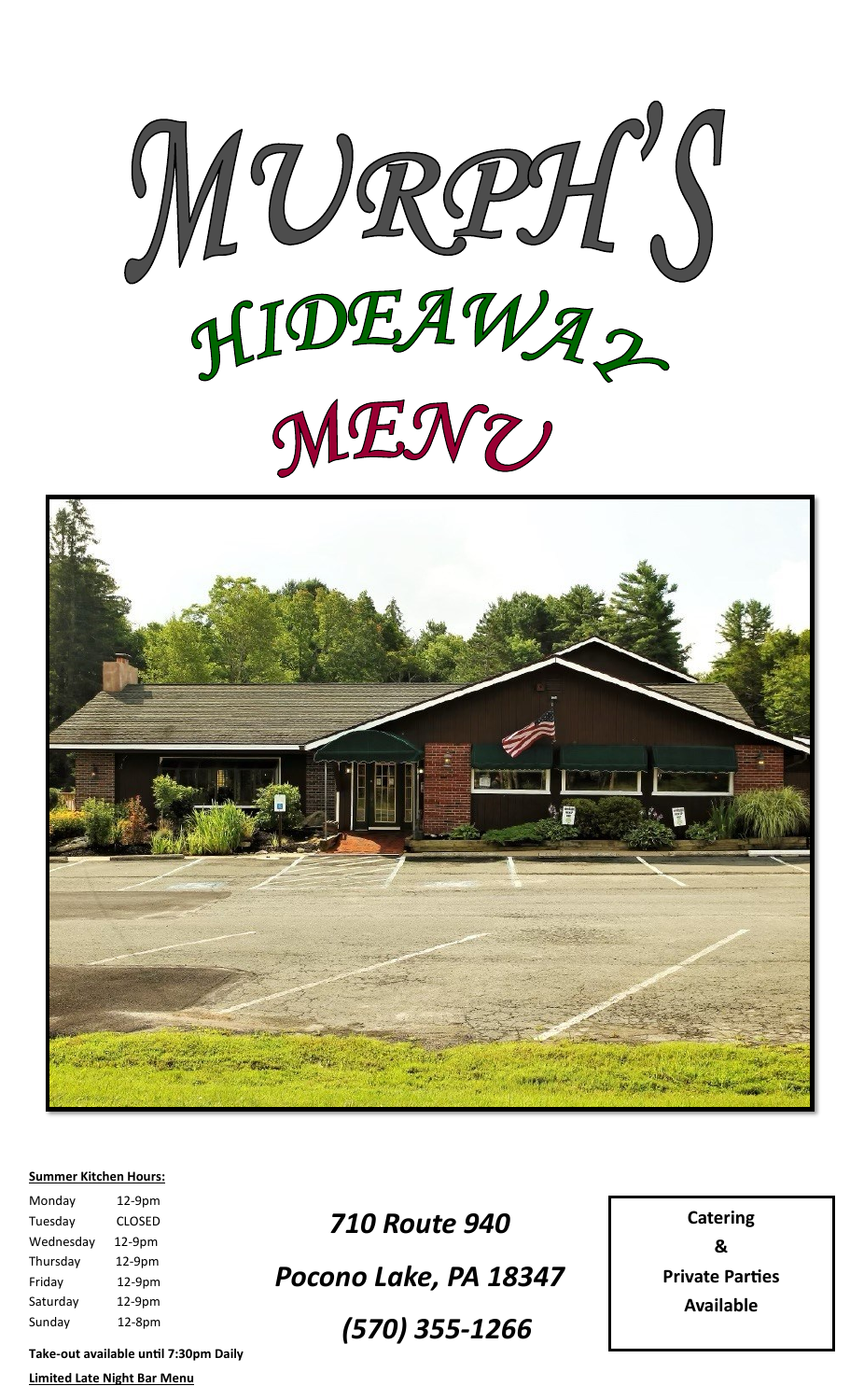# *Starters*

| <b>IRISH CROQUETTES</b>                                                                                                                                           | 56  |
|-------------------------------------------------------------------------------------------------------------------------------------------------------------------|-----|
| Hand rolled mashed potato balls blended with bacon,<br>caramelized onions, cheddar and a little cabbage.<br>Served with a little gravy and homemade cheese sauce. |     |
| <b>FRIED PIEROGIES</b><br>Potato stuffed pockets topped with fresh grilled<br>onions served with sour cream                                                       | \$7 |
| <b>CRISPY RICE BALLS</b><br>Risotto balls stuffed with beef, cheese and peas<br>served in a puddle of marinara sauce                                              | \$9 |
| <b>MOZZARELLA STICKS</b><br>Beer Battered mozzarella cheese sticks paired with our<br>fresh homemade marinara dipping sauce                                       | \$9 |
| <b>POTSTICKERS</b><br>Chicken and lemongrass stuffed dumplings drizzled<br>with a sweet chili sesame glaze and Balsamic glaze                                     | 59  |
| <b>SPINACH AND ARTICHOKE DIP</b><br>Creamy homemade dip accented with fresh tomato and<br>parmesan, baked and paired with crostini.                               |     |
|                                                                                                                                                                   |     |

#### *STUFFED EGGPLANT ROLLATINI \$10*

*Thin battered eggplant stuffed with ricotta cheese mozzarella cheese & baked in a fresh tomato basil sauce*

## *JUMBO SEAFOOD STUFFED CLAMS \$12*

*Clams stuffed with Shrimp, Scallops and Crab with a parmesan and herb crumb topping*

#### *CLAMS OR MUSSELS \$13*

*Cooked to perfection in choice of garlic wine, old bay, marinara, Fra diavolo or just steamed with garlic bread*

### *KEY LARGO SHRIMP \$11*

*Coconut coated shrimp paired with our pineapple jalapeno sauce*

#### *SHRIMP COCKTAIL \$10*

*Chilled Shrimp served with a spicy cocktail sauce*

## *FRIED CALAMARI \$11*

*Seasoned flour dredged calamari served with our homemade marinara sauce*

#### *NACHO SUPREME \$12*

*Fresh seasoned beef, onions, tomatoes, jalapeños, homemade cheese sauce, lettuce, sour cream & salsa*

*SEARED CRABBY CAKES \$13 Seared mixed seafood cakes served with a creamy chipotle sauce* 

#### *FRIED PICKLE CHIPS \$9*

*Beer battered pickle chips served with our homemade fire sauce for dipping.*

## *PRETZEL BITES \$9*

*Soft Pretzel pieces tossed in garlic butter and parmesan.*

## *EMPANADAS \$8*

*Homemade empanadas stuffed with ground beef, olives, and seasoning.*

# *SOUP*

# *HOME MADE SOUP DU JOUR CUP BOWL*

*Chef made soup of the day \$5 \$7 HOME MADE CHILI CUP BOWL Topped with Melted cheddar cheese \$5 \$7 CROCK OF FRENCH ONION SOUP \$6*

# *Wings*

*Bone-in* 6 Wings \$9 12 Wings \$15 *Boneless* Small \$9 Large \$15

# *CHOICE OF SAUCES:*

*Mild— Bourbon Raspberry— Hot— Mc Hales— BBQ Mandarin Sweet Chili—Mango habanera— Ginger Sesame*





*(Add chicken +\$6, steak, shrimp or salmon +\$8) HOUSE SALAD \$8* 

*Harvest mix lettuce with fresh tomatoes, red onions , shredded cheese and croutons* 

*CEASAR SALAD \$9 Romaine lettuce, shredded parmesan cheese, and Caesar dressing* 

on the side.<br>**BLUE CRUMBLE** *BLUE CRUMBLE \$10 Harvest mix lettuce with tomato, red onion, croutons and fresh blue Cheese crumble FUJI SALAD \$10 Romaine lettuce topped with Fuji diced apples, dried cranberries,* 

*candied pecans, red onions, tomatoes and goat cheese. Served with a homemade apple vinaigrette dressing.*

*SOUTHWESTERN SALAD \$10 Romaine lettuce topped with sweet corn, bell peppers, red onions, tomatoes, avocado and black beans. Served with a chipotle ranch dressing.*



# *PUB FRIES*

| <b>CAJUN FRIES</b>                                                    |      |
|-----------------------------------------------------------------------|------|
| <b>SWEET POTATO FRIES</b>                                             | \$7  |
| <b>OLD BAY FRIES WITH RANCH</b>                                       | \$6  |
| <b>TEXAS FRIES</b>                                                    | \$11 |
| Fries topped with seasoned beef, melted cheddar, bacon and sour cream |      |
| <b>PIZZA FRIES</b>                                                    | \$8  |
| Fries topped with our homemade marinara & melted mozzarella           |      |
| <b>CHILI CHEESE FRIES</b>                                             | \$9  |
| Fries topped with homemade chili and melted cheese sauce              |      |
| <b>DISCO FRIES</b>                                                    | \$8  |
| Fries topped with gravy and melted American cheese                    |      |
| <b>ONION RINGS</b>                                                    | S8   |
| Crispy Beer batter dipped onions paired with ranch dipping sauce      |      |
| <b>CRAB FRIES</b>                                                     |      |

 *Fries topped with our homemade cheese sauce and Old Bay Seasoning.*

# *Take Out, Gift Certificates & Catering Available*

*VEGAN AND SPECIAL DIET OPTIONS AVAILABLE PLEASE ASK YOUR SERVER*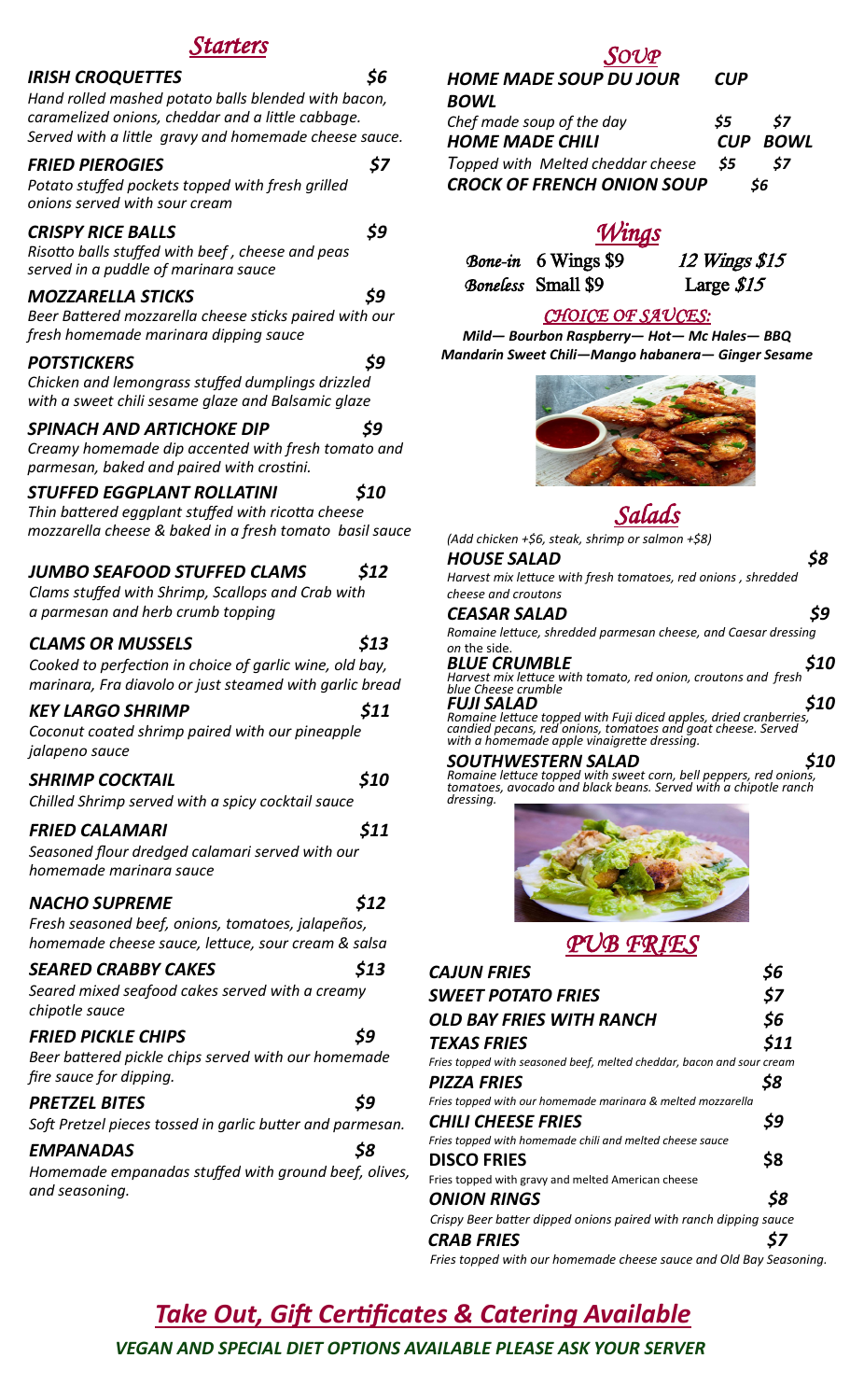# *8oz BLACK ANGUS BURGERS*

| <u> 002 DETLA JENG 00 D 0 AGE 10</u>                                                                                                                            |      |
|-----------------------------------------------------------------------------------------------------------------------------------------------------------------|------|
| <b>CALIFORNIA CLASSIC</b><br>Black Angus burger on a toasted Brioche Roll with lettuce,<br>tomato, onion and mayonnaise.                                        | \$14 |
| <b>MUSHROOM SWISS BURGER</b><br>Black Angus burger on a toasted Brioche Roll with<br>Swiss cheese, sautéed mushrooms and spinach.                               | \$15 |
| CAJUN BLEU BURGER<br>Cajun seasoned Black Angus burger on a toasted Brioche<br>Roll with burger topped with lettuce, onion, tomato and<br>blue cheese crumbles. | \$15 |
| "JACK" BURGER                                                                                                                                                   | \$15 |
| Black Angus burger on a toasted Brioche Roll with Jack Daniel's<br>BBQ sauce, Pepper Jack cheese topped with sautéed mushrooms<br>& onions.                     |      |
| <b>COWBOY BURGER</b><br>Black Angus burger with BBQ sauce, Onion rings, cheddar<br>cheese & bacon on Texas toast.                                               | \$15 |
| <b>FRANKENSTEIN BURGER</b><br>Black Angus burger with Fire sauce, sauteed red onions,<br>cheddar cheese & fried pickle chips on a Brioche Bun.                  | \$15 |
| Make it a double Angus Burger for \$6 more                                                                                                                      |      |
| <i><b>LEAN BURGER</b></i><br>Homemade Seasoned turkey burger with lettuce, tomato,<br>red onion & mayo                                                          | \$11 |
| "BEYOND" PLANT-BASED BURGER                                                                                                                                     | S13  |
| Vegan, plant based patty served with lettuce, tomato and red onion                                                                                              |      |
| <i><b>80z CHEESESTEAKS</b></i>                                                                                                                                  |      |
| THE GREEK CHEESESTEAK                                                                                                                                           | \$13 |
| Shaved steak sautéed spinach and feta cheese with seasoned mayo                                                                                                 |      |
| <b>PIZZA CHEESESTEAK</b>                                                                                                                                        | \$13 |
| Shaved steak with sautéed peppers & onions<br>topped with provolone cheese and marinara                                                                         |      |
| SMOKEHOUSE STEAK                                                                                                                                                | \$13 |
| Shaved steak melted cheddar & bacon with BBQ sauce                                                                                                              |      |

*CALI CHEESESTEAK \$13 Shaved steak with lettuce, tomato, mayo and red onion PHILADELPHIA CHICKEN CHEESESTEAK \$14*

*Seasoned chicken chunks with sautéed peppers, onions, mushrooms and mozzarella*

# *BUFFALO CHICKEN CHEESESTEAK \$14*

*Seasoned chicken chunks with house buffalo sauce, onions and blue cheese Crumbles* 

> **All Sandwiches/Burgers/Wraps/Paninis and Cheesesteaks come with French Fries**

# *Gluten-free bread available - ADD \$2.00\*\* QUESADILLAS*

| <i><b>VEGGIE</b></i>                                        |      |
|-------------------------------------------------------------|------|
| Cheese quesadilla with grilled peppers, onions,             |      |
| mushrooms, tomatoes & spinach                               |      |
| CHICKEN                                                     | \$13 |
| Cheese quesadilla with Seasoned chicken                     |      |
| <b>CHEESESTEAK</b>                                          | \$11 |
| Grilled shaved steak with mushrooms & onion, peppers        |      |
| <b>BUFFALO CHICKEN</b>                                      | \$13 |
| Cheese quesadilla with Seasoned chicken in our own          |      |
| buffalo hot sauce with blue cheese crumbles                 |      |
| <b>CHICKEN BACON RANCH</b>                                  | \$13 |
| Cheese quesadilla with Seasoned chicken, bacon and          |      |
| ranch dressing                                              |      |
| <b>SHRIMP</b>                                               | \$13 |
| Cheese quesadilla with grilled shrimp, spinach and tomatoes |      |
| <b>COWBOY</b>                                               | \$13 |
| Cheese quesadilla with pulled slow cooked short ribs,       |      |

onions, bacon and barbeque sauce.



# *HEROS-SANDWICHES*

*CALI CHICKEN SANDWICH \$13 Grilled chicken breast or Homestyle Chicken on a toasted Brioche Roll with lettuce, tomato, red onion & mayonnaise.*

*RUBEN SANDWICH \$12 Grilled corned beef or Turkey on Marble Rye bread with sauerkraut, Swiss cheese & Russian dressing*

*CRISPY FISH SANDWICH \$12 Beer Battered cod loins on a toasted Brioche roll with lettuce, tomato, red onion & tartar sauce*

*CHICKEN PARMESAN HERO \$13 Hand breaded crispy chicken topped with our homemade* 

*marinara & mozzarella cheese EGGPLANT PARMSEAN HERO \$11 Layered eggplant baked with marinara sauce and topped with parmesan and mozzarella cheese*

*MOM'S MEATBALL PARM HERO \$12 Homemade meatballs simmered in our tomato sauce topped with melted mozzarella cheese*

*HUNGRY MAN BEEF SANDWICH \$13 Slow cooked pot roast, bacon, onions, cheddar and gravy on grilled Texas toast*

*HOT ITALIAN \$12 Ham, Prosciutto, Genoa salami, pepperoni, provolone, fresh mozzarella, lettuce, tomato, onions, roasted peppers and zesty Italian dressing, on a toasted sub roll.* 

*VEAL PARMESAN HERO \$13 Hand breaded crispy veal topped with our homemade marinara sauce and mozzarella cheese* 

*FRENCH DIP \$14 Homemade, sliced Roast Beef served on a toasted roll with onions and Swiss cheese, with a side of Au Jus for dipping.*

*WRAPS-PA* 

# *GRILLED VEGGIE WRAP \$9*

*Grilled peppers, onions, mushrooms, tomatoes, roasted red peppers and spinach with mozzarella cheese* 

*CHICKEN CAESEAR WRAP \$11*

*Chicken with romaine lettuce, Caesar dressing & shredded parmesan*

*CRISPY CHICKEN CAPRESE WRAP \$12 Crispy chicken topped with fresh mozzarella, tomatoes, spinach and roasted peppers with a balsamic basil glaze*

*SHRIMP PO' BOY WRAP \$12 Grilled shrimp, tomatoes, Pepper jack cheese, chipotle mayo* 

*sauce and coleslaw* 

*TURKEY BACON SWISS PANINI \$11 Sliced turkey breast, bacon, Swiss cheese and thousand island dressing* 

*CHICKEN CORDON BLEU PANINI \$13*

*Sliced Crispy Chicken breast, Ham, Swiss cheese and Honey Mustard dressing* 

*FLATBREAD PIZZA* 

| <b>PRIMAVERA</b>                                             | \$8         |
|--------------------------------------------------------------|-------------|
| Peppers, onions, mushrooms, tomatoes, and mozzarella cheese. |             |
| <b>MEATY</b>                                                 | <b>\$10</b> |
| Pepperoni, meatball, ham and sausage.                        |             |
| <b>BBQ CHICKEN</b><br>Children houses and hanks and some     | \$10        |

*Chicken, bacon and barbeque sauce. PHILLY CHEESESTEAK \$10 Shaved beef, peppers, onions and mozzarella cheese.*

# *IF YOU'RE HAPPY WITH OUR FOOD AND SERVICE TELL YOUR FRIENDS !*

*IF WE'RE NOT UP TO YOUR EXPECTATIONS TELL MIKE or BIANCA !*

*\* Consuming raw or undercooked meats, poultry, seafood, shell fish or eggs may increase your risk of food borne illness \*\* All gluten-free items are prepared in and served from a shared kitchen*